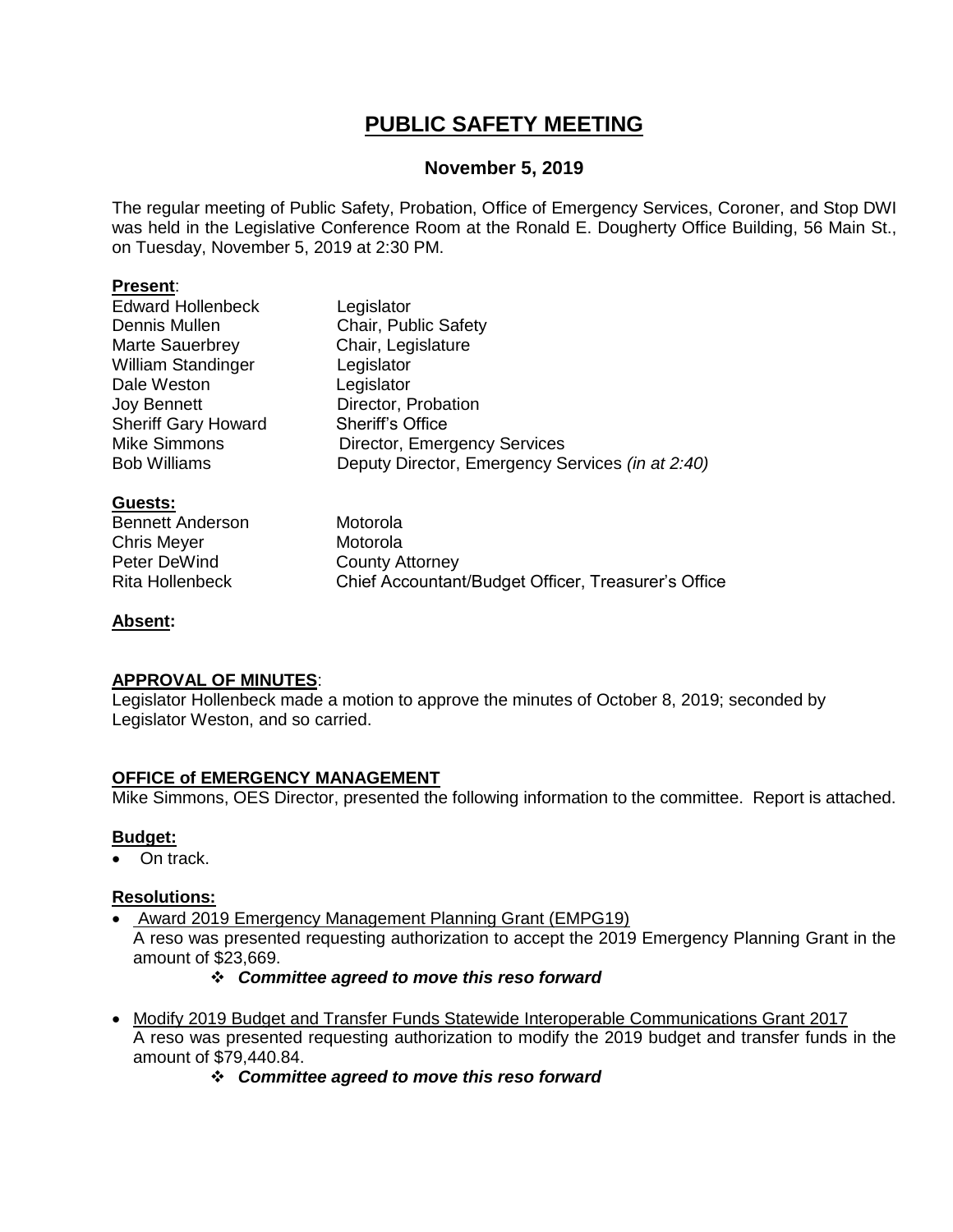• Authorization to Impose an Additional Surcharge on Landline & Wireless Communications Services within Tioga County

A reso was presented requesting authorization to impose an additional wireless communications surcharge on wireless communications services.

- *Committee agreed to move this reso forward after discussing the following:*
	- o *Budget Officer Hollenbeck estimated this would generate approximately \$480,000/yr.*
	- o *Money will be earmarked for communications upgrade only. Money will be collected by the State; there is a 3% supplier fee which is taken before it is passed on to us.*
	- o *Budget Officer Hollenbeck stated the following would need to be done to the 2020 budget:*
		- *Resolution needs to be done to establish a new reserve account for the \$1 surcharge*
		- *Modify the 2020 budget to include any revenue we will receive*
- Authorize Agreement with Motorola Solutions for A P25 Phase 1 Digital Simulcast Trunked Radio System for the Period 2019-2024

A reso was presented requesting authorization to enter into an agreement with Motorola Solutions for a Trunked Radio System and authorization for the Chair of the Legislature to execute any related documents, once they are approved by the County Attorney.

- *Committee agreed to move this reso forward to the full legislature after discussing the following:*
- *Emergency Director Simmons discussed that approximately \$600,000 from the State Interoperable 17 & 18 Grants would be used as downpayment. This would pay for the technical work from Motorola and the recorder for Communications.*
- *Anticipating receiving \$6 million from State Interoperable targeted grant money.*
	- *If grant is not received, the project can be stopped at no penalty. Per Chris Meyer, Motorola, this is correct*
	- *Legislator Weston asked if the Fire Departments support this project and Director Simmons stated they are on board.* 
		- *Chair Sauerbrey stated this is a two part communication system – Radio and 911 communications center. Motorola will do all of this for us to include hardware and software.*
		- *Anticipated grant of \$6 million in the spring and another grant of up to*
		- *\$6 million later in the year.*
		- *If we do not get the second grant of possible \$6 million, we could use the phone tax to pay for this. We can pay \$6 million and then enter into a lease; The options are up to us.*
		- *If the State approves the surcharge it could be in effect in January 2020.*
		- *This resolution is being presented to approve the Legislature moving forward. Again, if we do not get the \$6 million grant, the contract seizes.*
		- *Legislator Standinger asked if Attorney DeWind has seen the contract. Attorney DeWind stated there is not a contract right now and that he would review the contract before moving forward with the project.*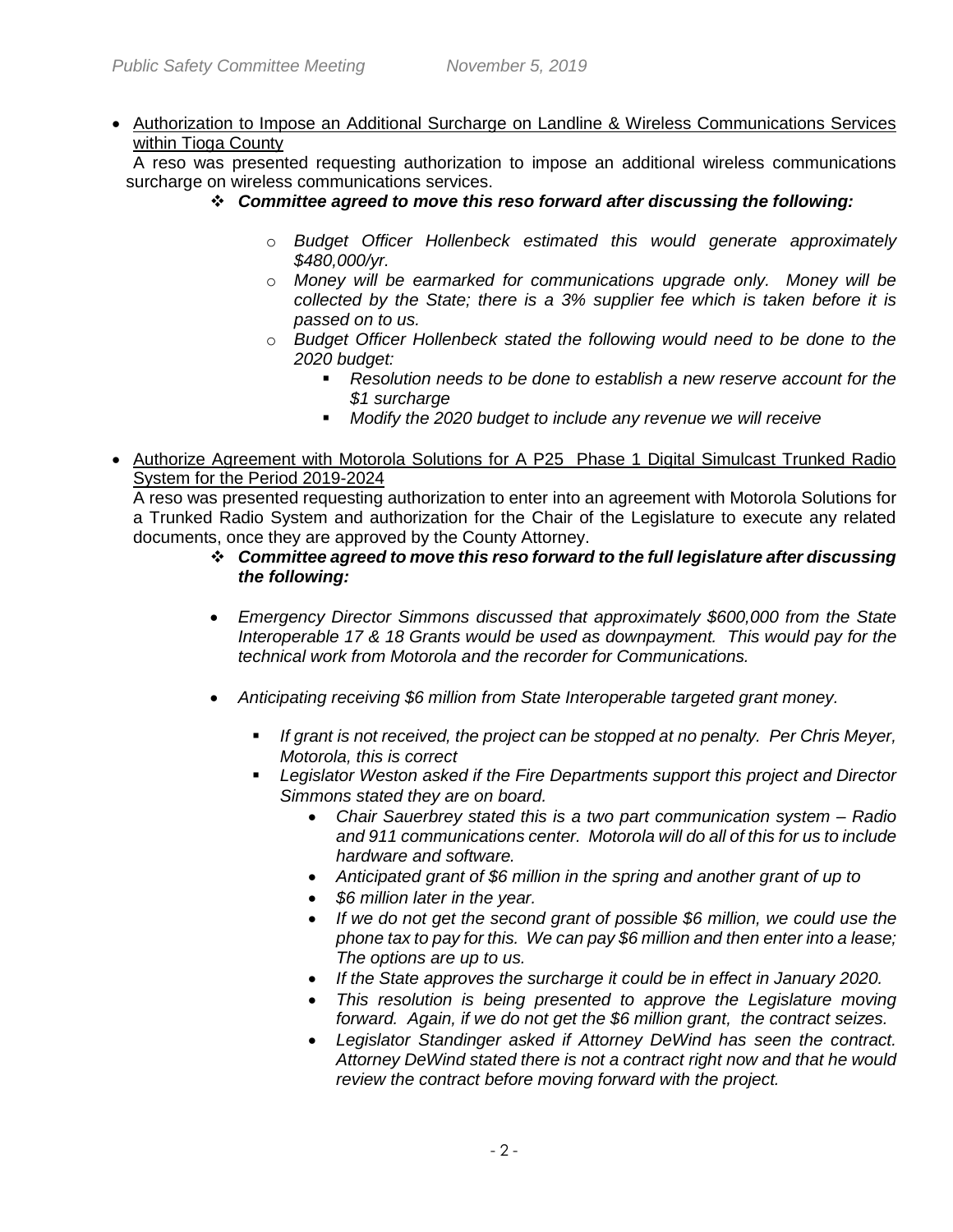### **Monthly Meetings Attended:**

- Southern Tier East EMO Meeting
- Lakes District EMO Meeting
- Regional Fire Coordinators
- Met with Waverly/Sayre/Athens Group

### **Grants**:

 SI17 expires the end of this year. We will be spending it by the end of the year towards the radio project.

### **Other:**

- Waverly Radio Project fire radios were installed. Project is at a standstill due to the sale of Finger Lakes and lack of connection with Plexicomm.
- HazMat Team had no calls; Fire Investigation had 1; and Search and Rescue had none.
	- $\circ$  State Fire got involved due to the call coming in with entrapment. Was a simple investigation, nothing suspicious. It was not necessary for the State to be involved.
- EMS held their first leaders' meeting.
- Working with Kevin Karn, NYSTEC, for consulting.
- I am Responding problem. Program was not working due to IT issues.
- Halloween rainstorm almost 2" of rain fell. Main St. in Newark Valley was flooded; Long Creek Rd. in Owego had a temporary bridge wash out.

### **SHERIFF:**

Sheriff Howard presented the following information to the committee. Reports are attached.

### **Budget:**

- On track except Jail Medical expenses continue to be a concern. An inmate in our custody requires \$13,000 every month. May need to request additional money to cover this.
- Revenue is over \$700,000 which has surpassed our yearly projections. Currently we have 6 Federal board ins. Cortland County board-ins helped boost this revenue.

### **Personnel Items:**

- Civil all positions are filled.
- Corrections all positions have been filled with the exception of one part-time cook position. Two Corrections Officers have completed the Broome Corrections Academy.
- Road Patrol:
	- Currently have one vacant Deputy position. It is anticipated to be filled from the current certified civil service list.
	- Deputy Sam Warner graduated from the Broome Co. Police Academy 11/1/19.
- E911 Communications all positions are filled.

### **Resolutions:**

• None

### **Labor Issues:**

• TCCA negotiations have begun.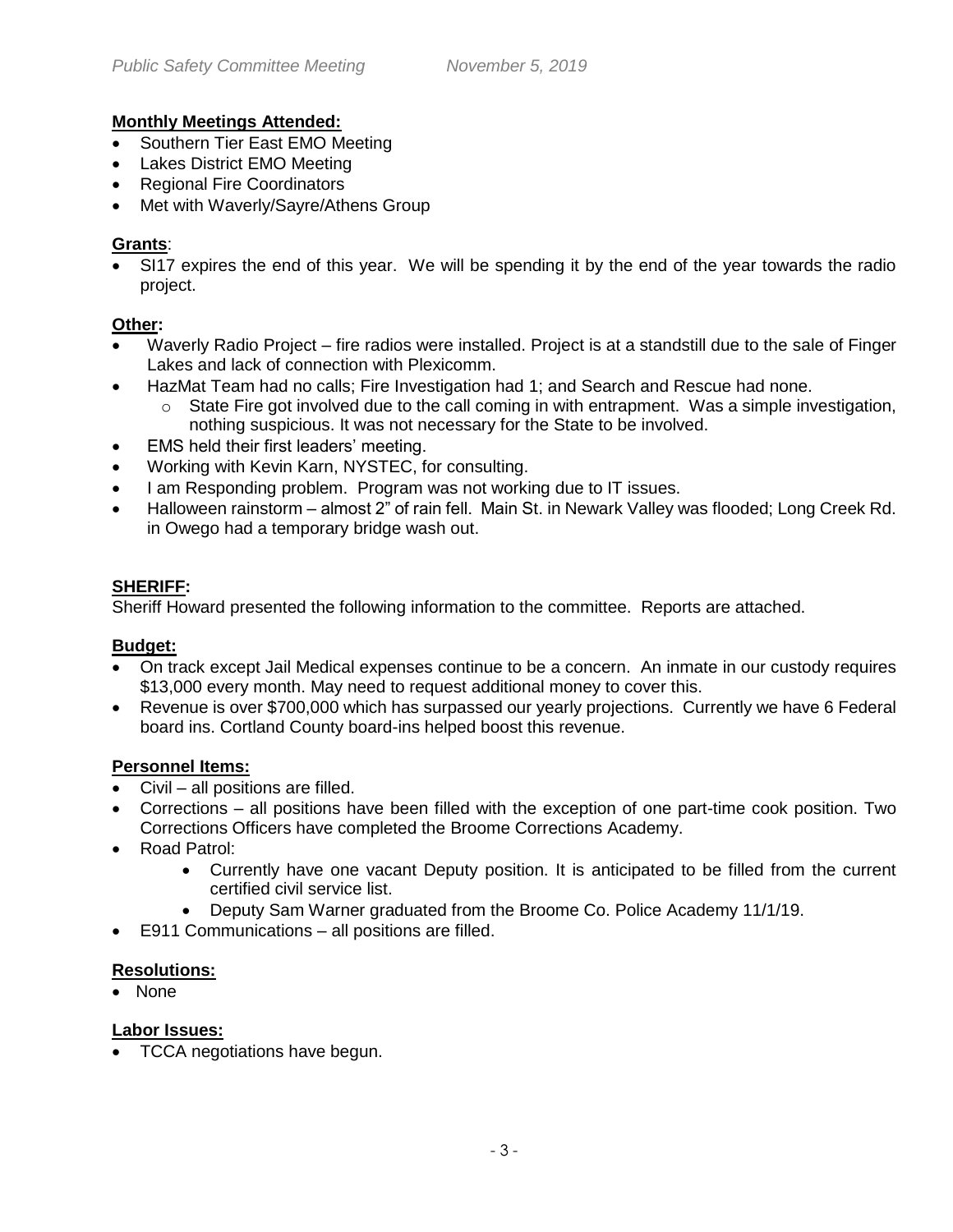### **Litigation Issues:**

Trial has begun on October 29<sup>th</sup> in Syracuse at the US District Court.

### **Other:**

- ATI did yard work at Carmichael Tower, Draper Park, and other areas in the county. Also painted at the Sheriff's Office; washed trucks at the County Highway and Newark Valley Fire Station and cleaned Corporate Drive with a magnet to remove road debris.
- Average daily population of Jail was 60 inmates.
- We had to give verbal notice last week to the car dealer to order Dodge Chargers for next year as the plant is going to be shutting down for 18 months.

### **PROBATION:**

Joy Bennett, Probation Director, presented the following information to the committee. Reports are attached.

### **Budget:**

On Track

### **Issues:**

- New Ford Escape is still at the dealers.
- Second voucher was submitted for Raise the Age (RTA).
- Approved for funding to pay for specialized secure detention programming.
- Bail Reform law mandates that almost all misdemeanors and most felony arraignments will result in ROR status. The Sheriff mentioned that the District Attorney will be doing a presentation for law enforcement.
- Juvenile sex crimes have increased.
- 4 JD tickets were issued in October.
- Alternative to Detention Programming have been working with Cayuga Counseling which has been working well.
- Decision Points have been running an evidence based program for juveniles after school. Pizza and other snacks are purchased for them and there has been a positive response so far.
- CAP court waiting on start date.
- ATI –awaiting guidelines issued by OCA for Pre-Trial Release program.
- Fax has not been in operation since the IT upgrade.

### **Personnel Items:**

Still have one unfunded Probation Officer postion.

### **Resolutions:** None

### **Executive Session:**

Legislator Mullen made a motion to go into Executive Session; seconded by Legislator Standinger, from 3:35 PM until 3:45 PM to discuss personnel matters.

Respectfully Submitted, *Diane Rockwell* Diane Rockwell Secretary to the Sheriff 11/5/19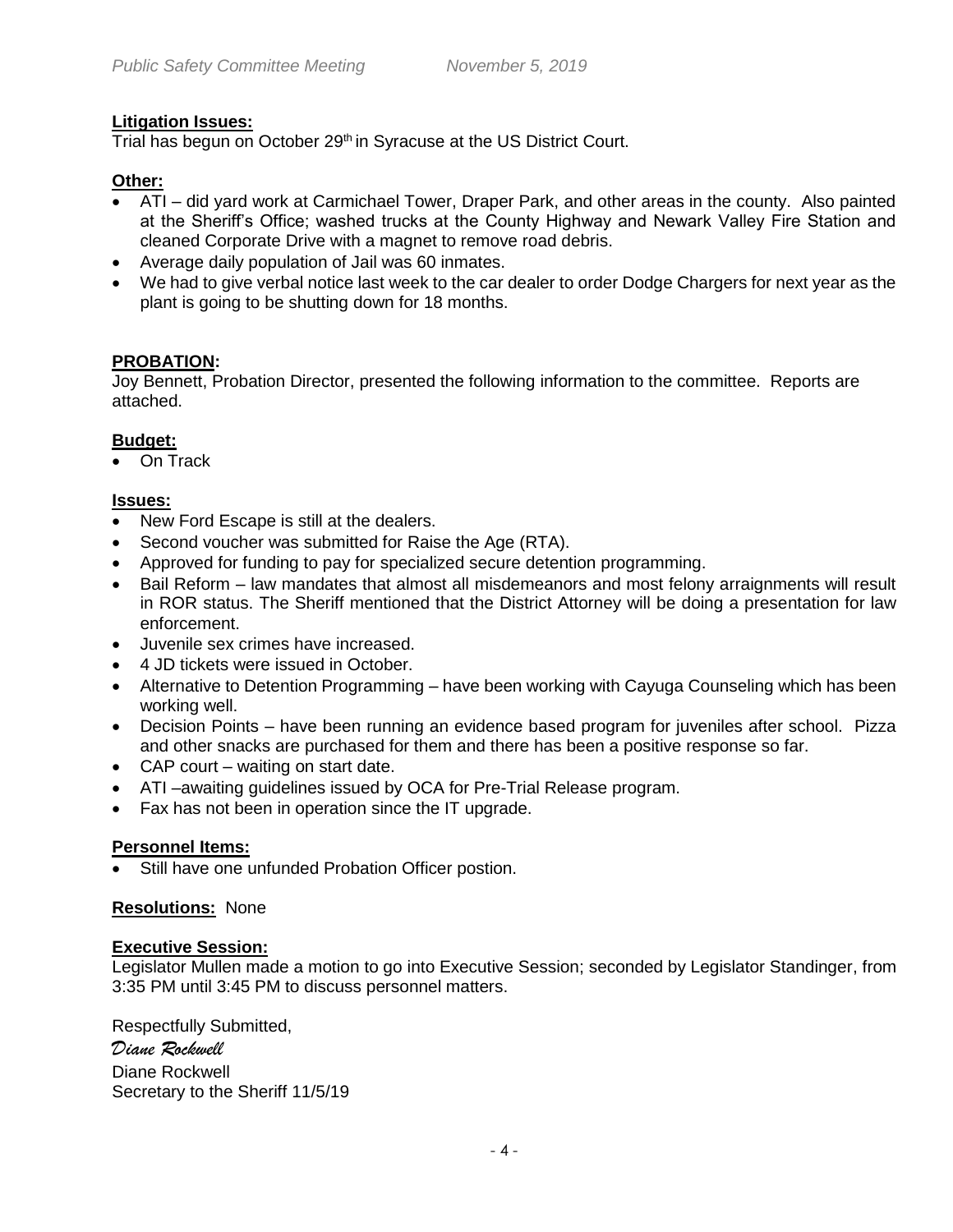# **ATTACHMENTS:**

## **OFFICE of EMERGENCY SERVICES**

**Budget:** Within Budget - See attached spreadsheets

**Resolutions:** Resolution to Raise Surcharge on Cellular Telephones Resolution to Sign Contract with Motorola Solutions Award 2019 Emergency Management Performance Grant (EMPG19) Modify 2019 Budget and Transfer Funds for Statewide Interoperable Communications Grant 2017

### **Monthly Activity:**

- 1. Monthly Meetings Attended
	- a. Southern Tier East EMO Meeting
	- b. Lakes District EMO Meeting
	- c. Regional Fire Coordinator's Meeting
	- d. Meeting with Waverly/Sayre/Athens Group
- 2. Grants
	- a. SHSP18 I am Responding Program
	- b. SICG17 Interop. Grant Approved started using for Waverly Upgrade **Needs an extension prior to the end of the year unless we utilize it for a down payment to Motorola**
	- c. HMEP18 Approved
	- d. SICG18 Formula Grant Approved nothing spent
	- e. SIGC-18 Targeted Grant Denied
	- f. SHSP19 Received
	- g. EMPG19- Received
	- h. SICG19 Formula Applied
- 3. Other Emergency Services Activities
	- a. Waverly Radio Project Fire Radios installed. Need to determine how to connect to dispatch. Microwave won't work – Hills will block the signal. Job is at a standstill at the present time due to the sale of Finger Lakes.
	- b. HazMat Team 0 Calls
	- c. Fire Investigation Team 1
	- d. Search and Rescue 0
- 4. EMS
	- a. EMS Coordinator held first EMS Leaders meeting.
- 5. Interoperable Fire Radio System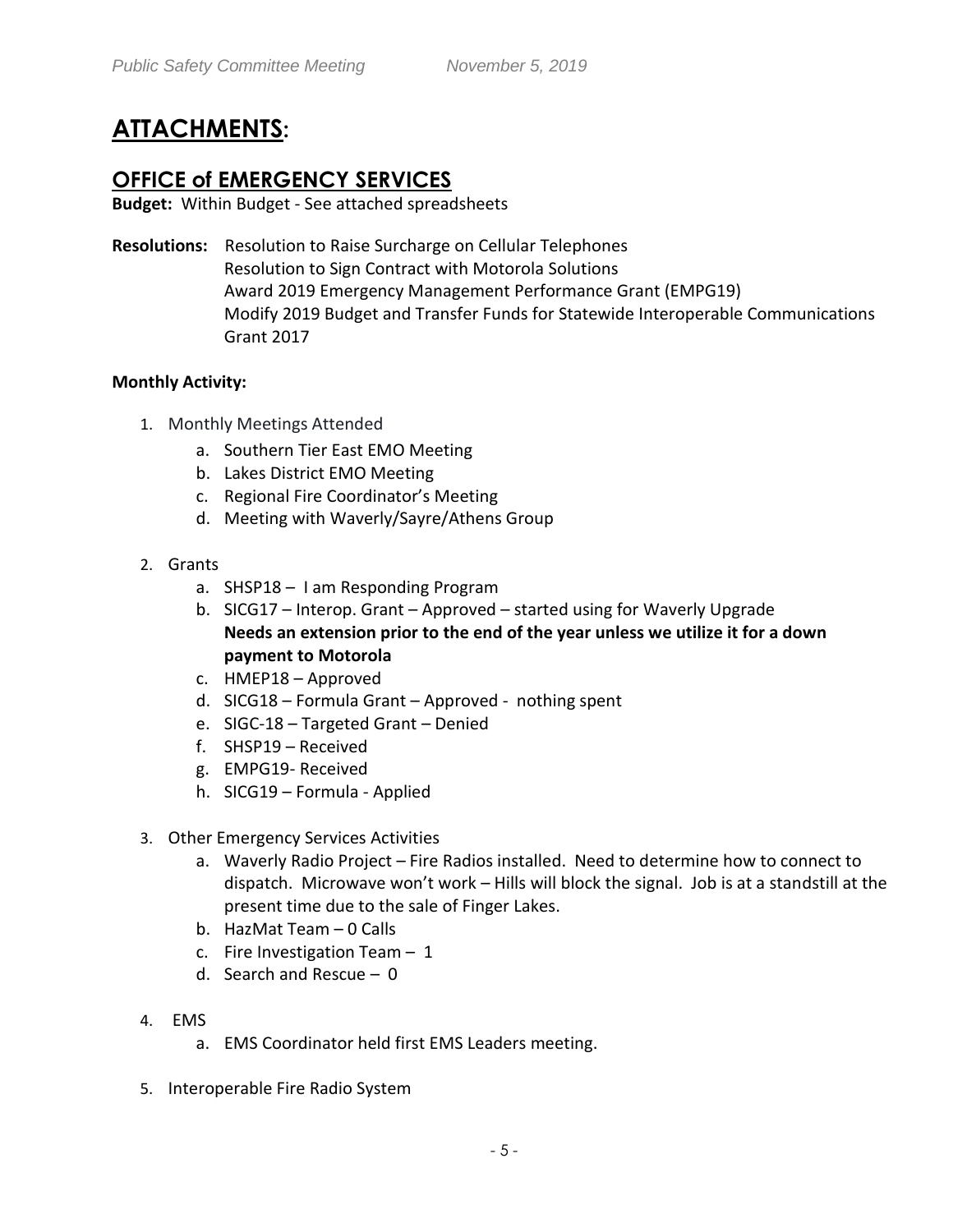- a. Our office has also been working with Mr. Kevin Karn, a consultant from the New York State Technology Enterprise Corporation who we have a resolution to contract with his firm to assist us in procuring SICG funding and system development.
- 6. Fire
	- a. Preparing job descriptions for Deputy Coordinator positions to be in charge of the Hazardous Materials Team and the Technical Rescue Team
	- b. I am responding system to alert firefighters was not working for approximately one month. County IT had installed a new firewall that prevented messages from going from dispatch out to emergency personnel when they had calls. Campville is still reporting that they are not receiving all their calls. This has created extreme concern from fire department officials since the system that they rely upon to receive their emergency calls is not working correctly.
- 7. EMO
	- a. Storm on 10/31/19. Heavy rain, followed by strong winds effected the majority of Tioga County. Flooding was worse in the Village of Newark Valley. Minor damage to roadways, ditches, and culverts throughout the county. The temporary bridge on Long Creek Road in the Town of Owego was washed out. Town of Owego has a request for a temporary bridge from State DOT. State DOT will be coming to Owego to determine if they can assist.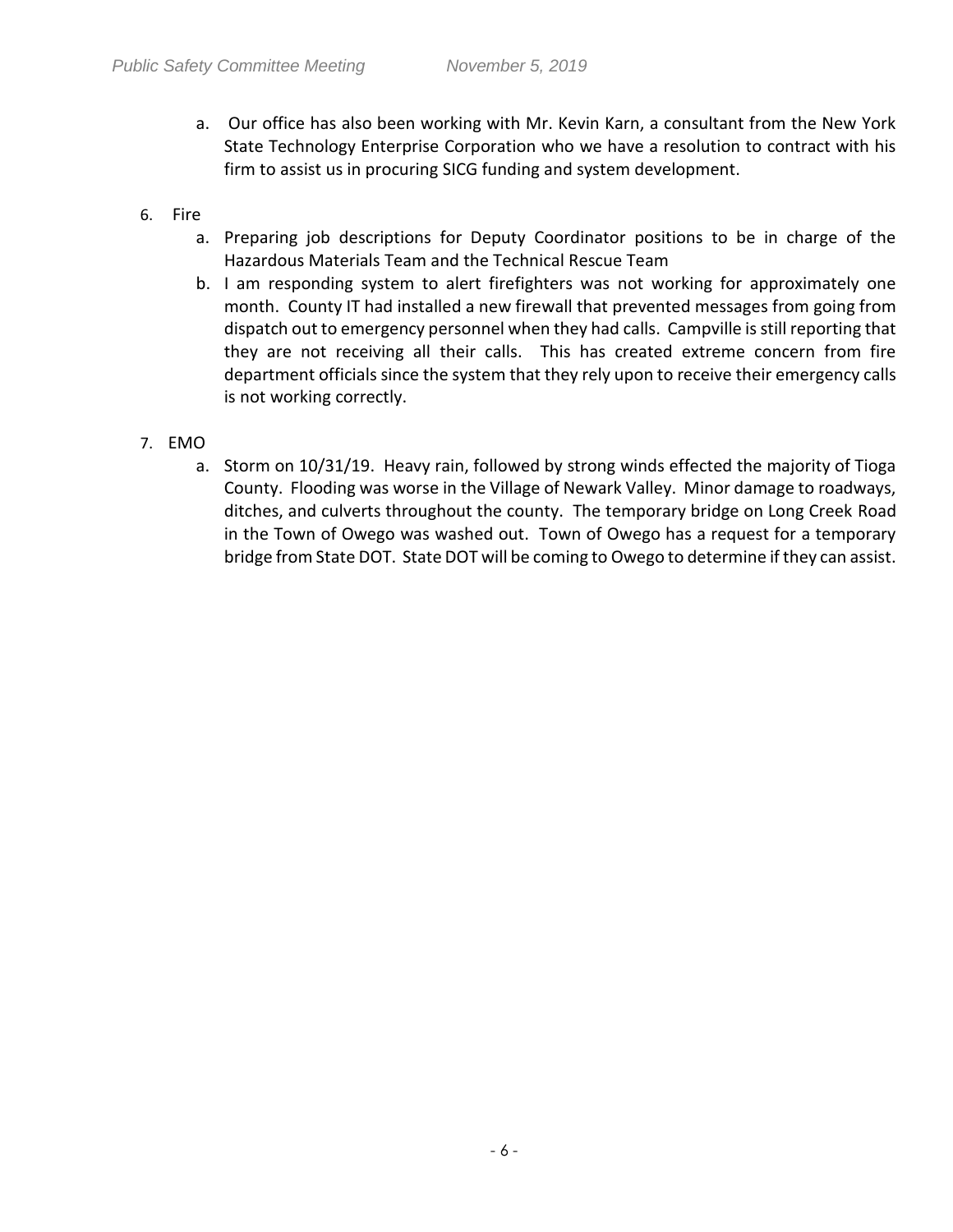REFERRED TO: PUBLIC SAFETY COMMITTEE FINANCE COMMITTEE

RESOLUTION NO. -19 AWARD 2019 EMERGENCY MANAGEMENT PLANNING GRANT (EMPG19) EMERGENCY SERVICES

WHEREAS: The Tioga County Office of Emergency Services has been awarded a matching grant of \$23,669 by the New York State Division of Homeland Security and Emergency Services (NYSDHSES); and

WHEREAS: The matching grant will be used to offset \$23,669 of budgeted salary costs; therefore be it

RESOLVED: That the Emergency Services Office be allowed to accept the awarded 2019 Emergency Management Planning Grant in the amount of \$23,669.

REFERRED TO: PUBLIC SAFETY COMMITTEE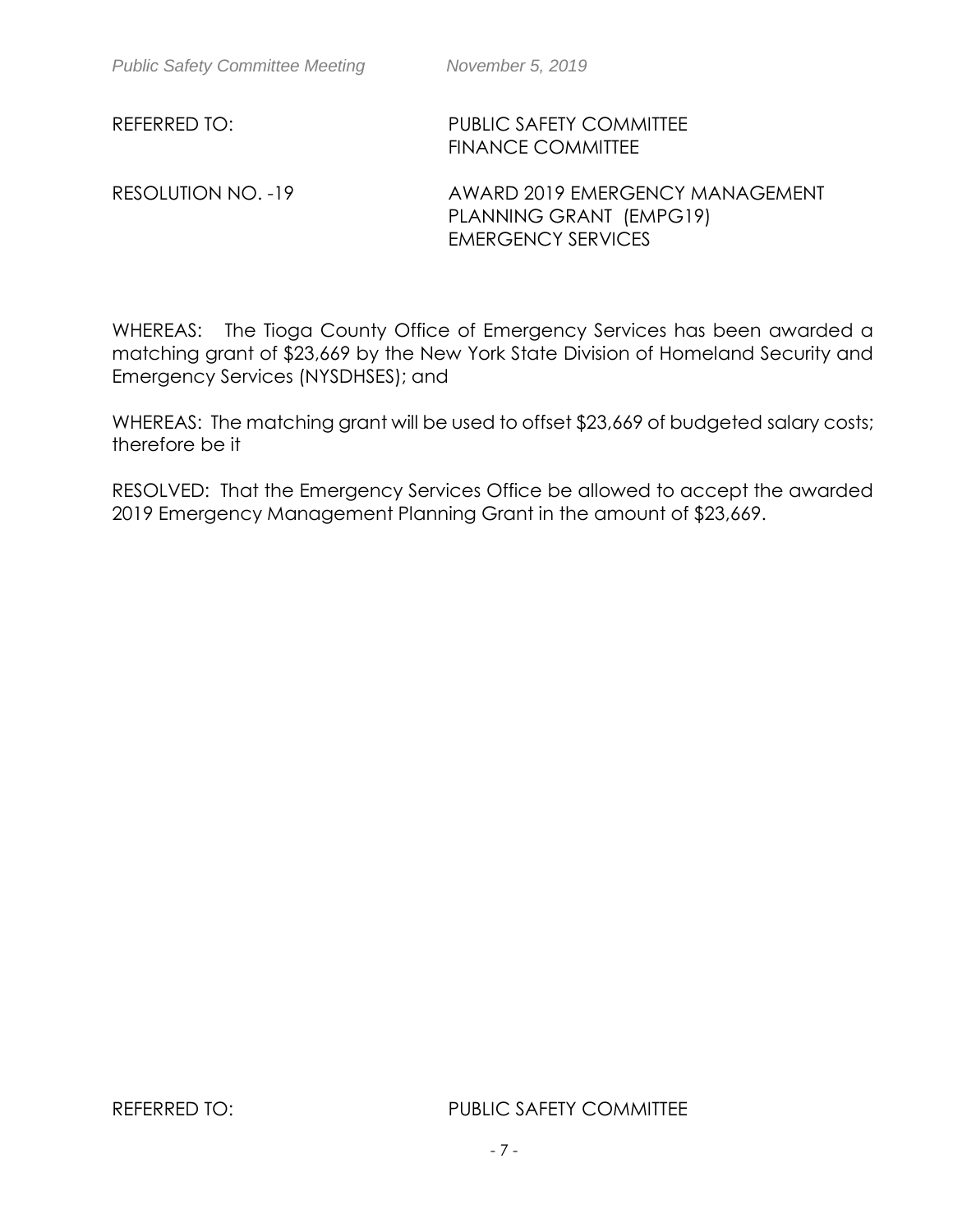## FINANCE COMMITTEE

RESOLUTION NO. -19 MODIFY 2019 BUDGET AND TRANSFER FUNDS STATEWIDE INTEROPERABLE COMMUNICATIONS GRANT 2017 OFFICE OF EMERGENCY SERVICES

WHEREAS: Resolution # 92-18 awarded the Office of Emergency Services a 2017 Statewide Interoperable Communications Grant in the amount of \$453,399; and

WHEREAS: The grant budget has been amended, therefore be it

RESOLVED: That the 2019 budget be modified and transfer of funds be made as below:

FROM: A3415.540140 IO17 Contracting Services \$79,440.84 TO:

A3415.520230 IO17 Radio & Equipment \$79,440.84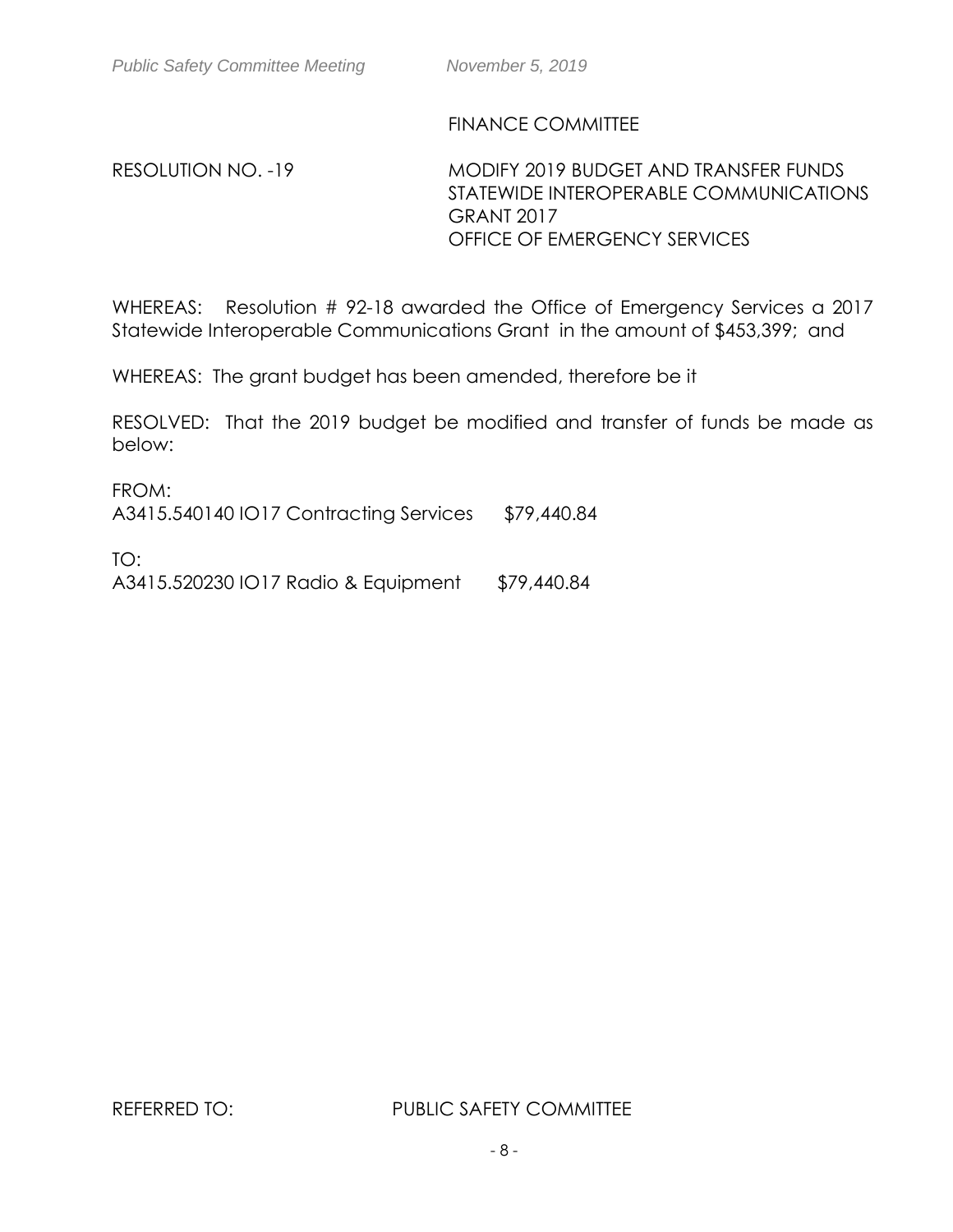## RESOLUTION NO. -19 AUTHORIZATION TO IMPOSE AN ADDITIONAL SURCHARGE ON WIRELESS COMMUNICATIONS SERVICE WITHIN TIOGA COUNTY EMERGENCY SERVICES

WHEREAS: Tioga County currently imposes surcharges on wireless communications and landline services pursuant to Tax Law §186-g and County Law §303; and

WHEREAS: Tioga County requests authorization from the New York State Legislature to impose additional surcharges to wireless communication services above the fees authorized by Tax Law §186-g; and

WHEREAS: These additional surcharges have been requested by the Director of the Office of Emergency Services and shall be used to fund the County's Public Safety Radio Capital project; therefore be it

RESOLVED: That the Tioga County Legislature requests that the New York State Legislature authorize Tioga County to impose an additional wireless communications surcharge in addition to the surcharge imposed pursuant to Tax Law §186-g (b) in the amount of \$1.00 per month on all wireless communications services and prepaid wireless communications services and \$1.00 per retail sale of prepaid wireless communications service sold within the County of Tioga pursuant to Tax Law §186-g (c); and be it further

RESOLVED: That said additional surcharges shall expire ten years after the effective date of the State Legislation; and be it further

RESOLVED: That a certified copy of this resolution be forwarded to Senator Fred Akshar and Assemblyman Christopher Friend.

REFERRED TO: PUBLIC SAFETY COMMITTEE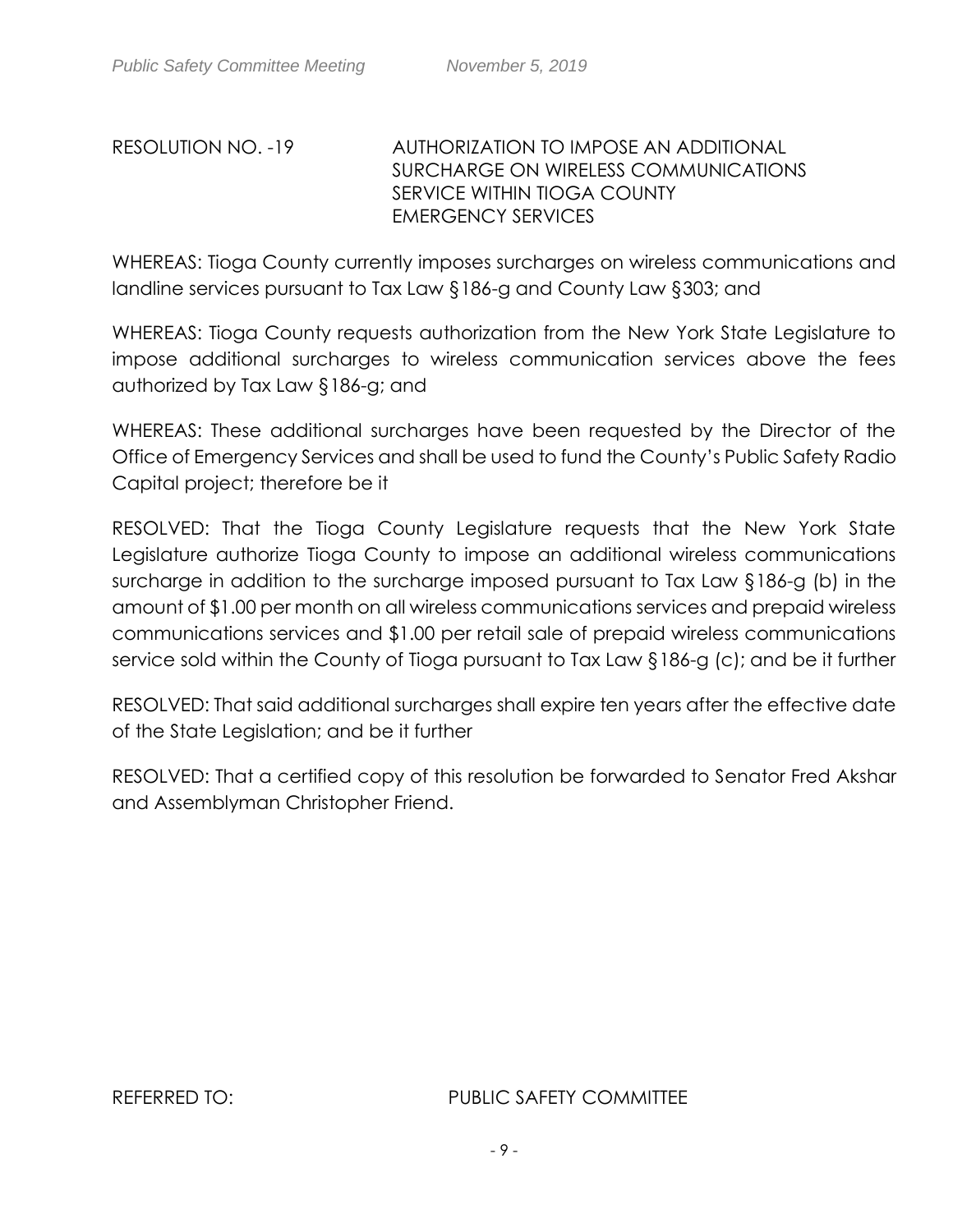## LEGAL COMMITTEE FINANCE COMMITTEE

RESOLUTION NO. -19 AUTHORIZE AGREEMENT WITH MOTOROLA SOLUTIONS FOR A P25 PHASE 1 DIGITAL SIMULCAST TRUNKED RADIO SYSTEM FOR THE PERIOD 2019-2024 EMERGENCY MANAGEMENT

WHEREAS: the Director of Emergency Services requests authorization for an agreement with Motorola Solutions for a P25 Phase 1 Digital Simulcast Trunked Radio System and other emergency services solutions for the Office of Emergency Services at an amount not to exceed \$9,620,000 for the period December 20, 2019 through December 20, 2024; and

WHEREAS: said services are necessary for the emergency communications systems upgrade project; therefore, be it

RESOLVED: that the County Legislature hereby authorizes an agreement with Motorola Solutions, 500 West Monroe Street, 44<sup>th</sup> Floor, Chicago, IL 60661 for a P25 Phase 1 Digital Simulcast Trunked Radio System for the Office of Emergency Services for a period December 20, 2019 through December 20, 2024; and be it further

RESOLVED: that the County will utilize available grant funding as the initial payment under the terms and conditions of the contract and will continue to seek and use grant funding for the project and that the County will bond or lease for the balance of the project cost. In the event that the funding for the entire project is not appropriated, the contract may be terminated as per the terms and conditions of the contract; and be it further

RESOLVED: that the Chairwoman of the Legislature is authorized to execute any such agreements, documents, or papers, approved as to form by the County Attorney, as may be necessary to implement the intent and purpose of this resolution.

# **SHERIFF**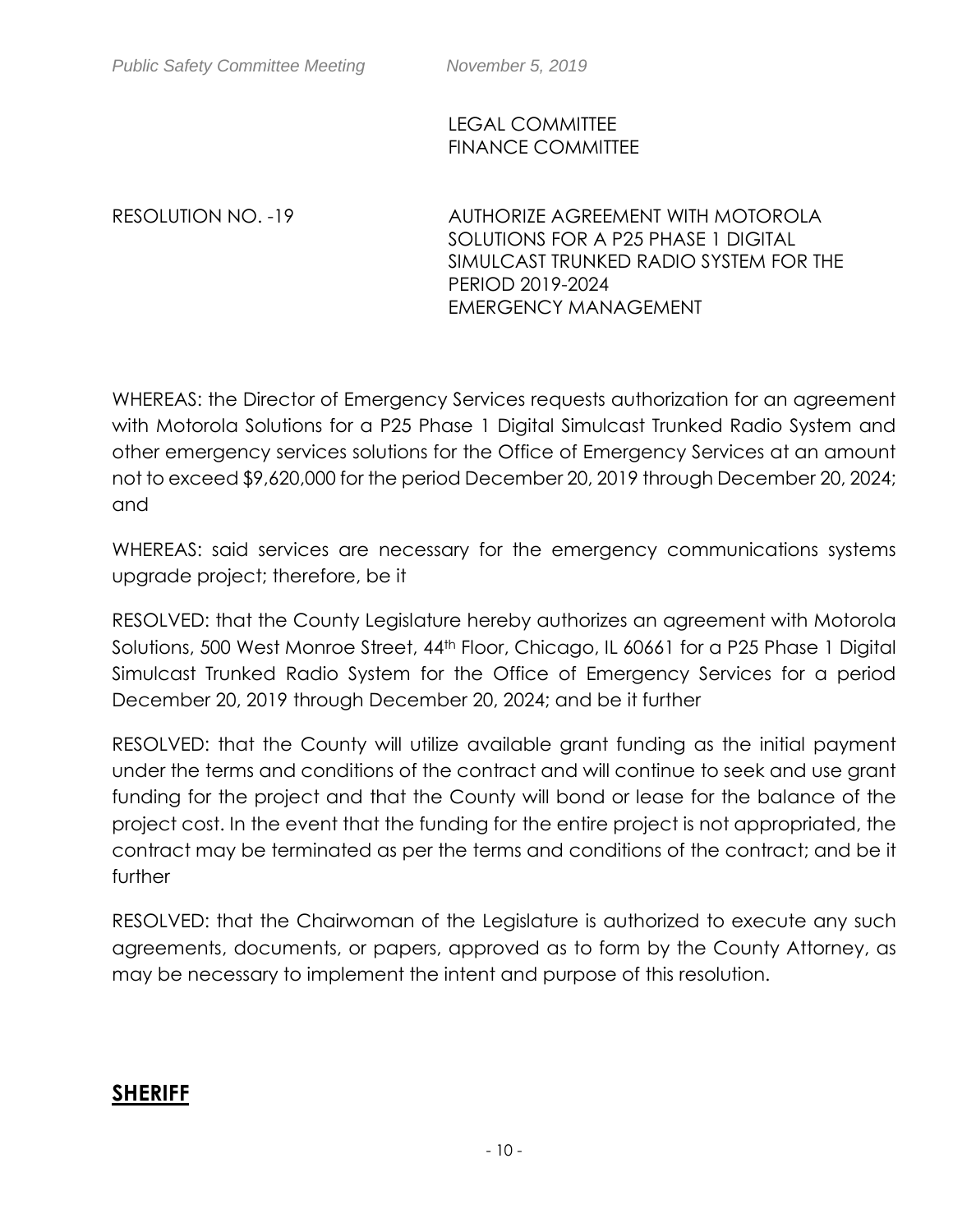## **Personnel Issues:**

### 1. *Civil Office*

a) All positions are filled. Civil Department completed their refresher training. \$6926 was collected in October.

### 2. *Corrections Division*

- a) Currently have one (1) position to fill. One (1) part-time cook position remains vacant.
- b) Three (2) Corrections Officers completed the Broome Corrections Academy Monday  $(11/04/19)$  that they started on August  $28<sup>th</sup>$ .

## 3. *Road Patrol*

- a) Currently have one (1) Road Patrol Deputy position vacant. It is expected we will fill this off the certified civil service list.
- b) The Deputy Sheriff (Sam Warner) that attended the Broome Co. Police Academy graduated last Friday (11/01/19).
- 4. *E911 Emergency Communications Center* Currently all positions are filled.

## **Labor Issues:**

T.C.C.A. negotiations have begun.

### **Litigation Issues:**

1. Trial has begun in Syracuse at the U.S. Northern District Court October 29<sup>th</sup>.

### **Budget**:

- 1. Budget is on track with the exception of Medical Expenses. Money has been moved to the best of our abilities but it is of concern. We currently have an individual Inmate that costs \$6,426.44 every month.
- 2. We have surpassed our yearly inmate boarder revenue projection. We currently have 6 Feds.

## **Current Projects:**

### **Miscellaneous:**

- 1. Average daily inmate population for the month of October was 60.
- 2. ATI worked 8 days during the month of October. Work included:

Yard work:

-Carmichael Tower -Draper Park -County Court House -Tioga County Rural Ministry -Public Safety Building -Tioga County Fair Grounds

a. Painted at PSB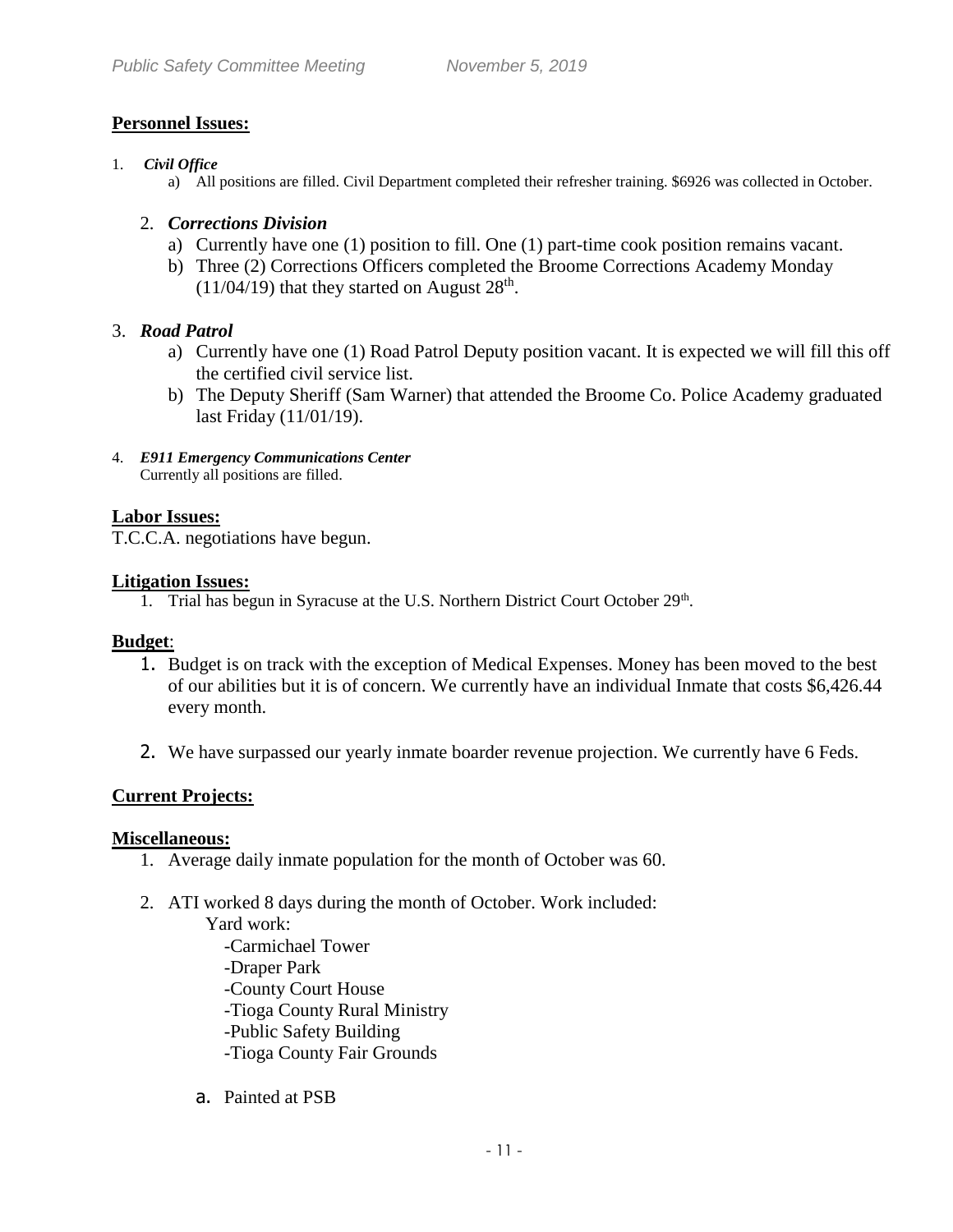- b. Washed trucks at County Highway and NV Fire Station
- c. Magnetically rolled Corp. Dr.

# **Resolutions:**

None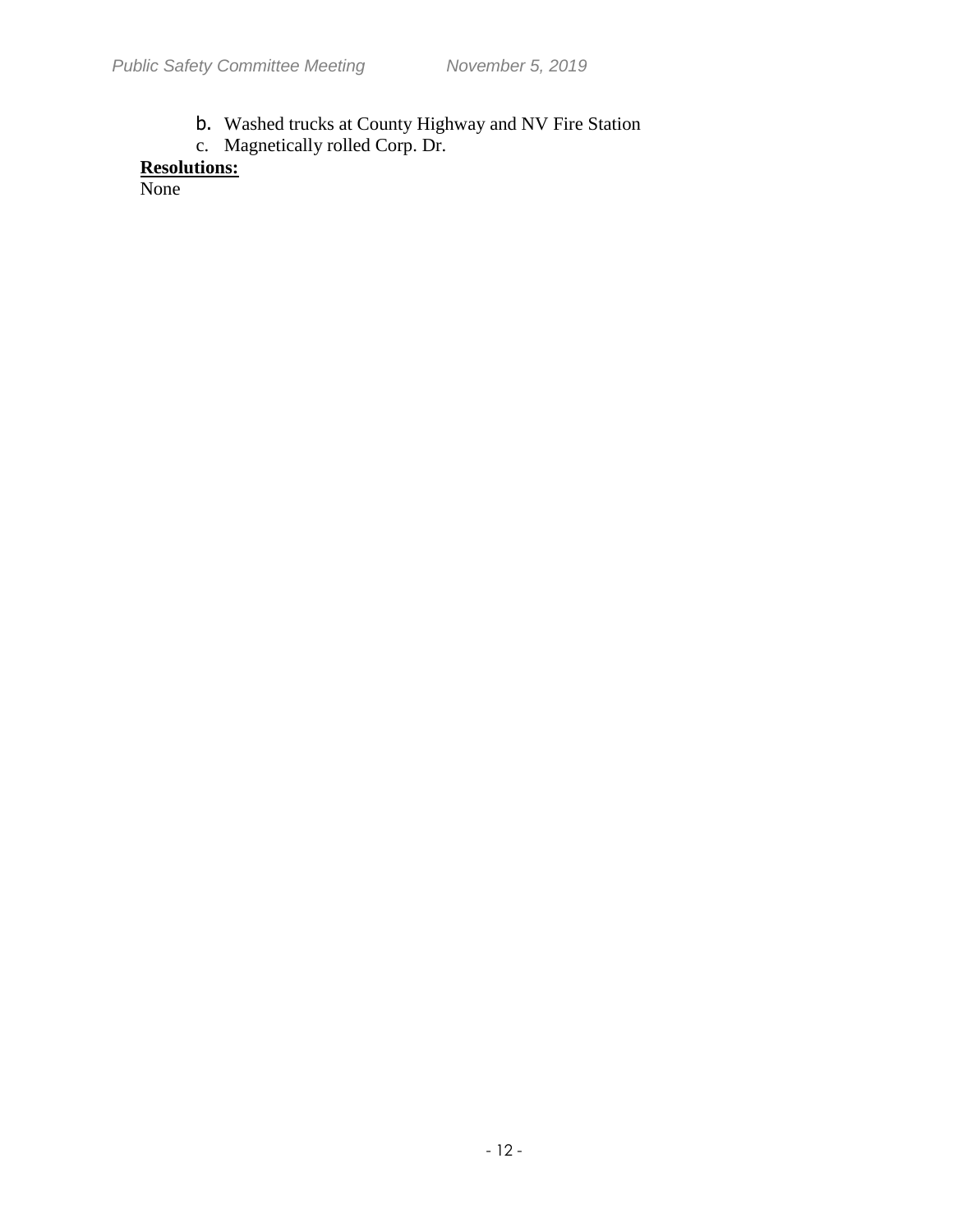# **PROBATION**

Budget Status:

### 2019 budget

### Issues:

County Cars- The "new" Ford Escape is still at the dealer. Ford Escape – "blown engine" Vehicle is under warranty and has been at the dealership since August 29<sup>th</sup>.

RTA plan – Second voucher was submitted for \$5K in Raise the Age funds. Subsequent vouchers will be submitted for State Fiscal year Quarters 3 and 4 for only small amounts for i-pad services. DCJS has advised that a new mechanism will be offered for RTA funding for State Fiscal year 2020-2021 and promises it will be "simpler". Tioga has been approved for funding for specialized secure detention programing in conjunction with other counties in the southern tier but we have not been advised of the mechanism to claim the funding. We need to submit progress reports via the GMS system next.

Quarterly data reports were submitted to OCFS for four quarters for youth involved in services paid for by RTA funding.

E- Connect: we have been using this system for approximately 90 days. We have screened 9 youth, 4 youth screened out as needing mental health referral, 5 screened out as not needing that service. Juvenile PO have an additional amount of data that needs to be entered for each youth for this grant program with Columbia University.

Bail Reform- Law mandates that almost all misdemeanors and most felony arraignments will result in release of defendant –ROR status. Judge Keene advised that Probation would send court a list of felony level defendants currently on PreTrial in December 2019 for Court to review for release. A similar list will be sent to every Justice Court that has a defendant on PreTrial in December as well.

Tioga Criminal Justice meeting- met with other county departments that will be effected by Bail Reform and Discovery. DA Martin advised he expects to recommend more probation sentences next year as a way to get plea agreements. He has directed his ADAs to clear all pending cases prior to January 1, 2020, so plea deals are being made.

Probation is continuing to work with both COTI programs in completing substance abuse evaluations at the Probation Department as well as remaining in contact with the Trinity program in the Jail. ACBC comes to the Department on Mondays, Wednesdays and Fridays. Trinity comes on Tuesdays and Thursdays. They are available to talk to probationers or to complete Drug/Alcohol evaluations, helped to arrange for insurance coverage and meet with a peer. Defendants are also referred to ADS.

Keeping appraised of CAP court start date as it will impact Pre-Trial Release program.

Submitted "New York State Pretrial Services Checklist" questionnaire for the county after reviewing it with the Chair of the Leg. Public Safety Chair was cc-ed on the email that submitted the document to the Office of Court Administration. OCA was advised that Tioga County does not have sufficient staff, software or funding to fulfill the statute requirements. OCA was further advised that the county will provide no judicial decision aid to courts effective 1/1/20, as the assessment tool and questionnaire used by PTR is not empirically validated and regularly re-validated and the state has not provided one that is. Finally, OCA was advised that Tioga County will not be providing Electronic Monitoring services to the Courts for PTR defendant effective 1/1/20 as there are no companies in NYS that meet the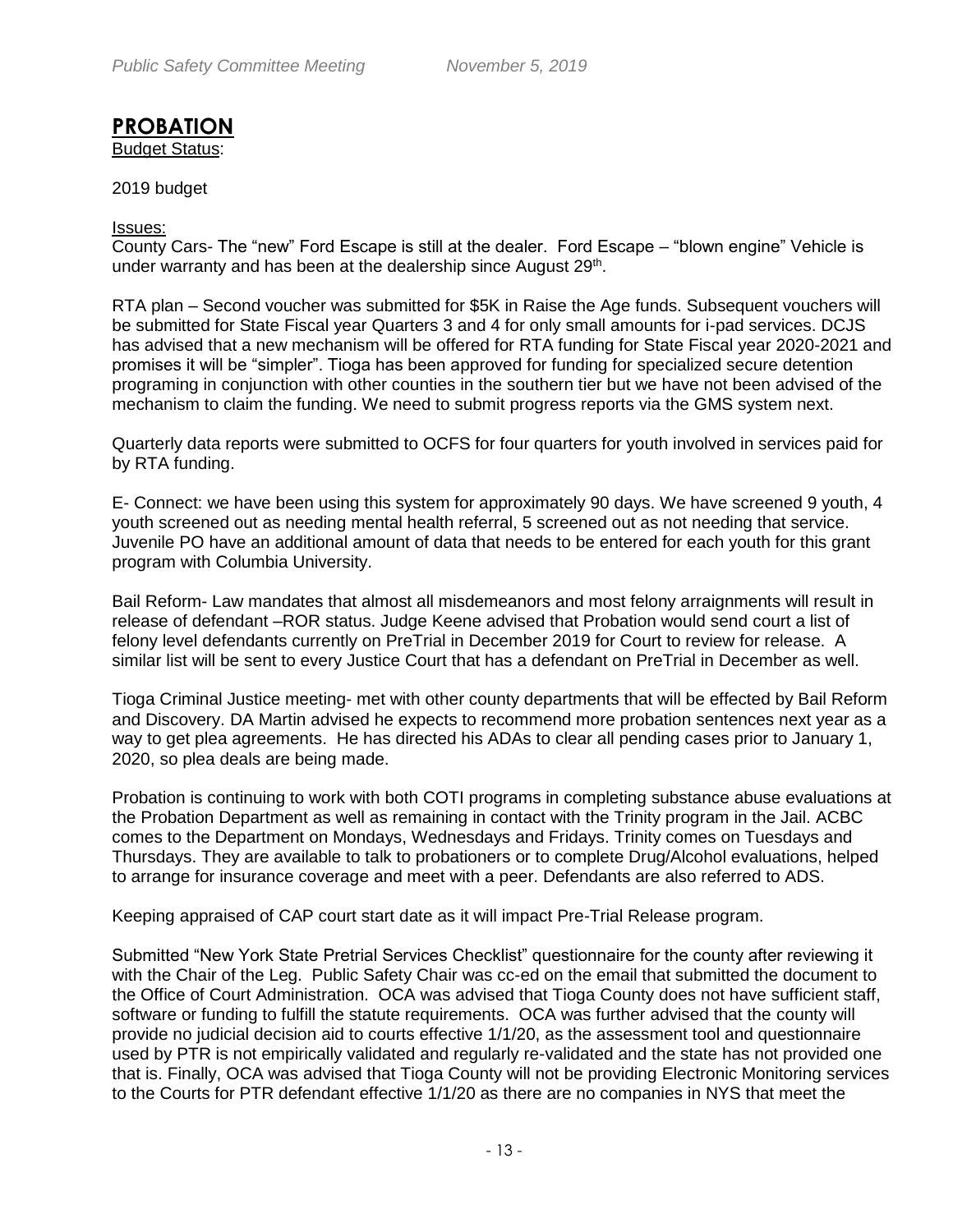statutory requirements. ( We will still use EM as a condition of probation for adults or as an alternative to detention for youth)

ATI - we are awaiting guidelines being issued by OCA for Pre-Trial Release programing.

Updated the Probation Officer training for CPR and

ATI Programs: ATI Board meeting held on October 17, 2019

Electronic Monitoring – 2 units in use as a condition of probation.

Community Service –Full Crews scheduled for Saturdays and Sundays. At ATI Board meeting, the Coordinator advised of concerns with local justice Court that is not responding to violations of community service hours filed with the Court.

Pre-Trial Release - Pre-Trial Release - currently have 26 defendants released from Tioga Co. Jail by a Justice Court or the County Court:

10 are released RUS meaning they report in person weekly to the Department and follow court orders for urine testing, alcohol/drug evaluations, etc.

16 are released PTR meaning they telephone in weekly to the Probation Department to report any changes in their address or status.

### Juvenile Delinquency Services:

4 Juvenile Delinquency Appearance Tickets were received in October 2019 as follows: 1 Criminal Mischief at the felony level, one Criminal Mischief at the misdemeanor level, one Attempted Assault at the misdemeanor level and one sexual offense charge at the misdemeanor level. Two youth were opened for Diversion services and two youth were referred to the County Attorney for petition. The youths scored on e-Connect: One Class II, two Class III and one did not meet the threshold.

YTD: 25 JDAT received during 2019 plus 4 cases of direct file with the court for a total of 29 cases to date. (23 in 2018)

Alternative to Detention Programing: Cayuga Counseling program for juvenile is operating and working with Tioga County youth. Two part time employees have been hired and are working out of the Probation Department. They currently have 8 open cases, the contract limit.

Decision Points- two Probation Officers have been trained to run this evidence based program for juveniles. Have been running the short term group since the beginning of September. Youth are taught a system to help them think through a problem and a successful solution. Program meets after school, 4-5 pm at the Probation Department. Youth have responded positively to the program. Cayuga Counseling is assisting with transporting youth to the program.

Court Ordered Investigations: 62 investigations for Tioga County courts (Criminal, Family and Surrogate) are due in the next 60 days.

Supervision: 304 cases ordered by Tioga County courts & Family Court

Violation of Probation petitions: 26 defendants have violation petitions pending against them in criminal & family court. This equates to 8.5% of the total caseload are in violation status.